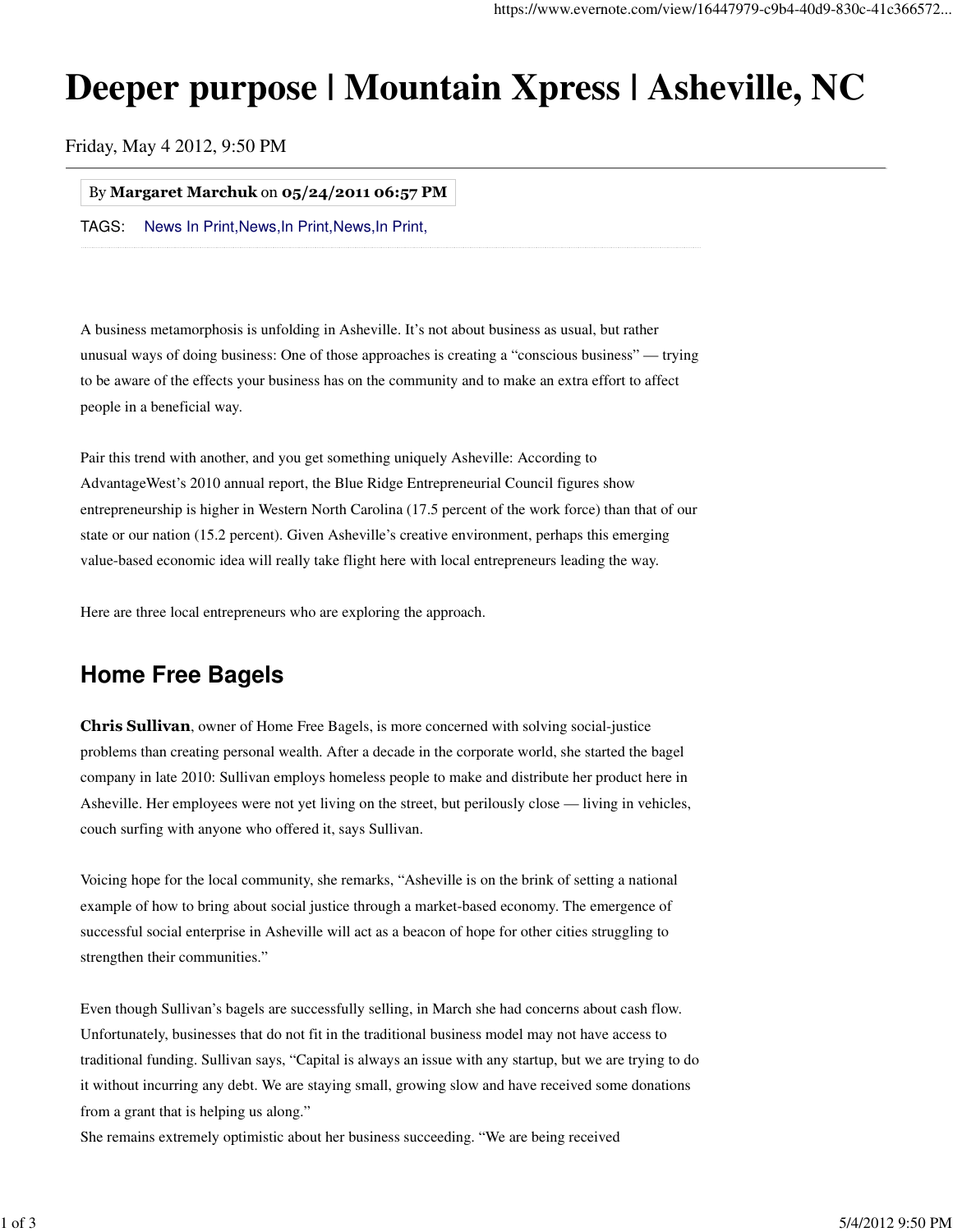wholeheartedly and enthusiastically by Asheville." Sullivan sees her model of socially conscious business as an experiment in capitalism. "I do think people really want to make a difference. The intention is there."

### **Asheville Profits**

Helping businesses get more in the black and less in the red is what **Gwen Wisler'**s pay-it-forward business Asheville Profits offers. She provides business consultation to clients who, in return, must agree to help someone else. As former president and CEO of Coleman, the \$800 million outdoor recreation company, her professional track record includes positions as CFO and CEO with other major companies, expertise in mergers, acquisitions, divestitures and debt financing. "I'm really good at helping other people make money," she says.

So while Wisler counsels a local business how to increase profits, the company in turn agrees to pay for her service through time and/or in-kind contributions to the Western North Carolina not-for-profit community. The one stipulation she has is that the nonprofit of choice should be nonreligious and nonpolitical.

Asheville Profits is Wisler's way of contributing to more nonprofits than she could do as an individual. She sees it as her way of utilizing her skills in the highest and best use. "It makes more sense for me to use my expertise in a way that impacts more than one entity, rather than me volunteering at one agency."

## **You Get We Give**

Asheville resident and marketing consultant **Bob Perlstein** advises small business clients and organizations. Knowing the economic challenges they are facing, he's always looking for creative ways to help them. When he heard about the Groupon phenomenon — a national deal-of-the-day website that features discounted gift certificates usable at local or national companies — Perlstein saw a way to improve on the model.

He launched You Get We Give, which lets merchants increase business, consumers get a price break and organizations earn 10 percent of each transaction — a triple benefit. Mission Children's Hospital, the Asheville Art Museum, the Asheville Human Society and the Jewish Community Center quickly signed on, Perlstein reports. Since launching in late April, word's been spreading, and YGWG is seeing a daily increase in calls from other groups that want to sign on, says Perlstein.

"We don't see this as a one-time deal," he says. Perlstein points out that You Get We Give is unlike any other online deal company. He doesn't just sign up a company for a deal and walk away. "We are a marketing-strategy company that works with the merchant to advise them about ways to retain those new customers after they cash in their discount certificate. We help business owners consider various marketing strategies to put in place, ways to develop an ongoing relationship with that new customer